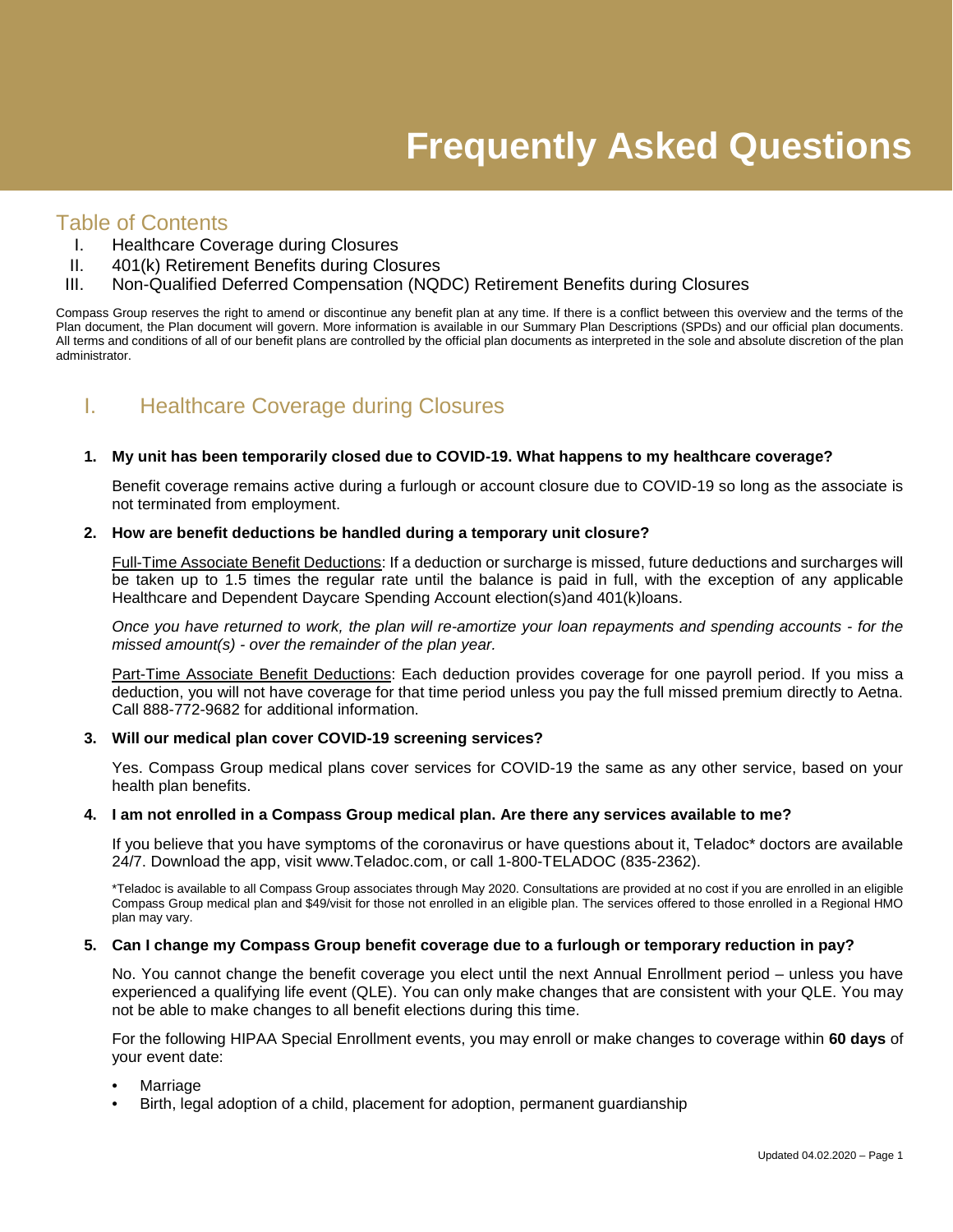- Loss of group insurance coverage
- Gain or loss of Medicaid or Children's Health Insurance Program (CHIP) coverage
- Eligible dependent entering the United States

For the following qualifying life events, you may enroll or make changes to coverage within **30 days** of your event date:

- The gain of group coverage
- Dependent loses eligibility (divorce/legal separation/ guardianship termination)
- Eligible dependent leaving the United States
- Death of a dependent
- Dependent daycare change

You are required to submit documentation supporting your QLE within 30 days of your event date. If you fail to provide the required documentation, your requested benefit change(s) will be denied. To initiate a QLE, visit www.compassgroup.bswift.com

## **6. Can I change my Dependent Daycare Spending Account election due a temporary furlough or change in daycare providers?**

Yes. You may change the Dependent Care FSA election amount consistent with a change in qualified dependent daycare expenses. You have 30 days to file your Qualifying Life Event at [www.compassgroup.bswift.com.](http://www.compassgroup.bswift.com/)

## **7. Can I change my Healthcare Spending Account election due temporary furlough or reduction in pay?**

No. You cannot change the coverage you elect until the next Annual Enrollment period – unless you have experienced a qualifying life event (QLE). See question #5 above for additional information.

#### **8. I am feeling overwhelmed. Can I speak with a counselor?**

If you are feeling overwhelmed with emotions like sadness, depression, or anxiety, call 866-342-6892 for confidential access to a counselor. It is free, confidential and available 24/7 to Compass Group associates and their families.

## **9. Are there any well-being programs available to help me?**

Yes. Compass Group understands the importance of supporting your overall well-being, especially during this challenging time. We are providing access to several resources that help to support you and your family. Visit [www.altogethergreat.com](http://www.altogethergreat.com/) for more information.

# II. 401(k) Retirement Benefits during Closures

## **1. Can I change my deferral elections to the 401(k) retirement plan?**

Yes, at any time. Keep in mind that changes will become effective within the next one to two pay periods following the processing of your request.

- To change your election, visit wellsfargo.com and select Compass Group Retirement Plan.
	- $\circ$  If using your phone, go to the menu button in the upper right corner and choose My Contributions.
	- o If using a computer, go to the Actions & Investments tab and then select My Contributions.
	- o You can also call Wells Fargo at 800-728-3123, M-F 7:00 a.m. to 11:00 p.m. EST for assistance.

#### **2. Can I get money out of my 401(k) retirement plan to help with the financial impact of COVID-19?**

You have two options to access money from your 401(k) account prior to retirement.

1. Loans1: You may borrow up to \$100,000, or 100% of your vested balance, whichever is less. The minimum loan amount is \$1,000. You may only have one loan outstanding at a time.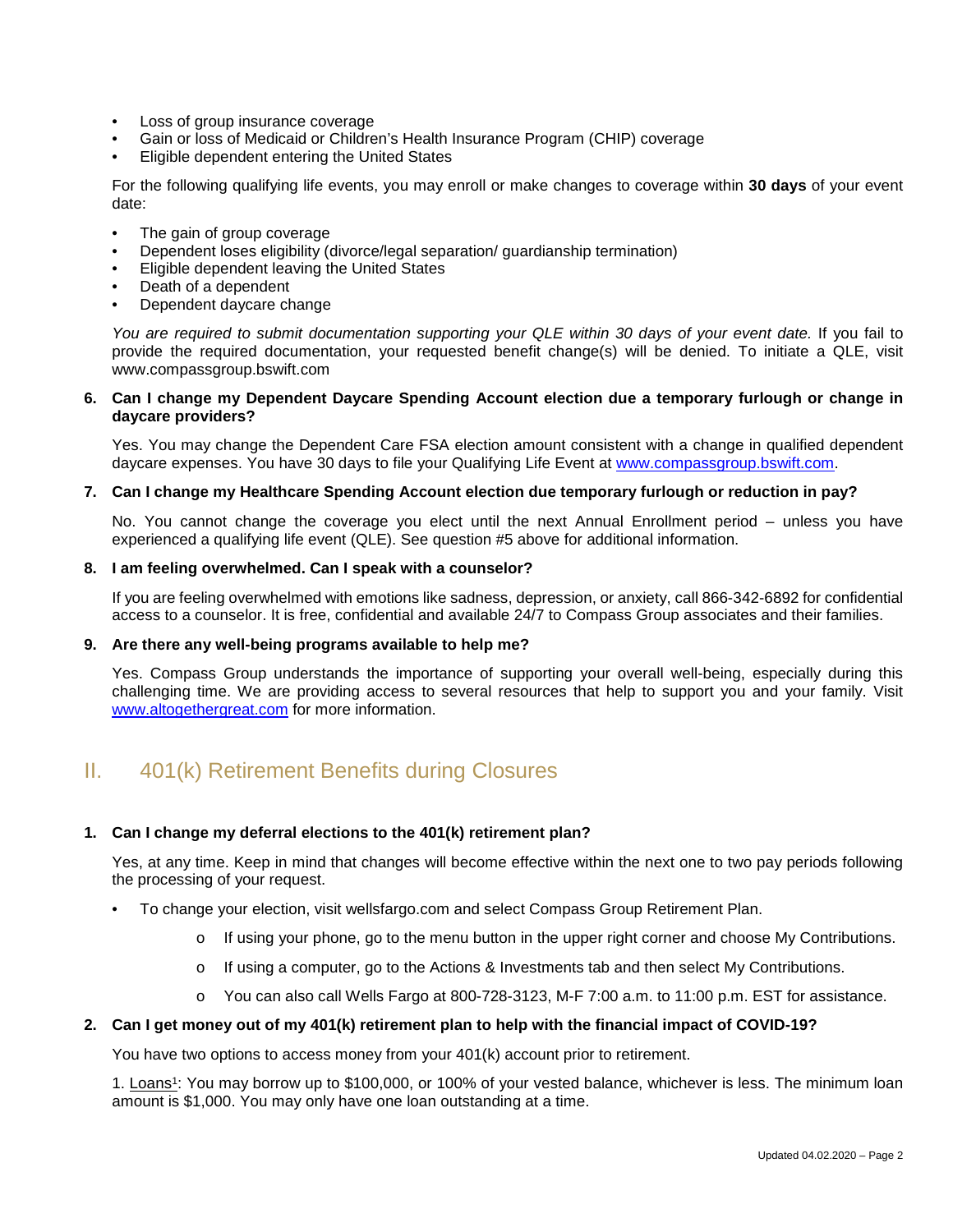There are two types of loans available:

- General purpose loan with a repayment option of 12 to 60 months
- Primary residence loan with a repayment option of 12 to 180 months

2. Access to Your Balance1: You may take a hardship withdrawal\* or COVID-19 distribution in certain cases of financial need as established by IRS regulations.

A COVID-19-related distribution is a distribution made to an individual:

- who is diagnosed with COVID-19
- whose spouse or dependent is diagnosed with COVID-19, or
- who experiences adverse financial consequences as a result of being quarantined, furloughed, laid off, having work hours reduced, being unable to work due to lack of child care due to COVID-19, closing or reducing hours of a business owned or operated by the individual due to COVID-19, or other factors as determined by the Treasury Secretary.

\*Withdrawals are subject to ordinary income taxes (and generally a 10% non-deductible tax penalty if you are under age 59½). The 10% early distribution tax will not apply to COVID-19-related distribution.

*If you believe you qualify for a COVID-19 distribution, visit wellsfargo.com.* 

1Note: Check wellsfargo.com regularly for updates.

*For additional questions, contact the Wells Fargo Service Center at 800-728-3123. Representatives are available Monday through Friday from 7:00 a.m. to 11:00 p.m. EST, excluding certain federal and market holidays. Wells Fargo Service Center response times to phone and email inquiries may be longer than usual due to coronavirus concerns.*

#### **3. My unit has been temporarily closed due to COVID-19. Can I take out a new 401(k) loan?**

Yes, you will be able to request a new loan – as long as you do not have an outstanding loan already. Loan repayments for both new and/or outstanding loans will be delayed for up to 12 months, or when you return to work whichever is earlier. Note: If your return from furlough prior to the 12 months, the plan will re-amortize your loan repayments for the missed amount(s).

#### **4. What happens to my retirement contributions during furlough?**

Contributions to the plan cease while you are on furlough. Your contributions will automatically resume when you return to work.

## **5. While on furlough, can I make up the missed contributions through a lump sum payment?**

No. You can adjust or increase your deferral rate upon your return to work, to help you make up any missed contributions. To change your deferral rate visit wellsfargo.com.

#### **6. Does the company contribute toward my retirement plan?**

Effective April 1, 2020, the Employer Match has changed from a per-pay-period contribution to an annual contribution. This does not change the amount you are eligible to receive, but rather when you receive it.

The matching contribution is contingent upon your continued participation in the Plan and the following:

- You must be an active associate on December 31st of each plan year, or
- You are on an authorized Leave of Absence on such date, or
- You have terminated employment after attaining Normal Retirement Age, or
- You were involuntarily terminated, or
- You pass away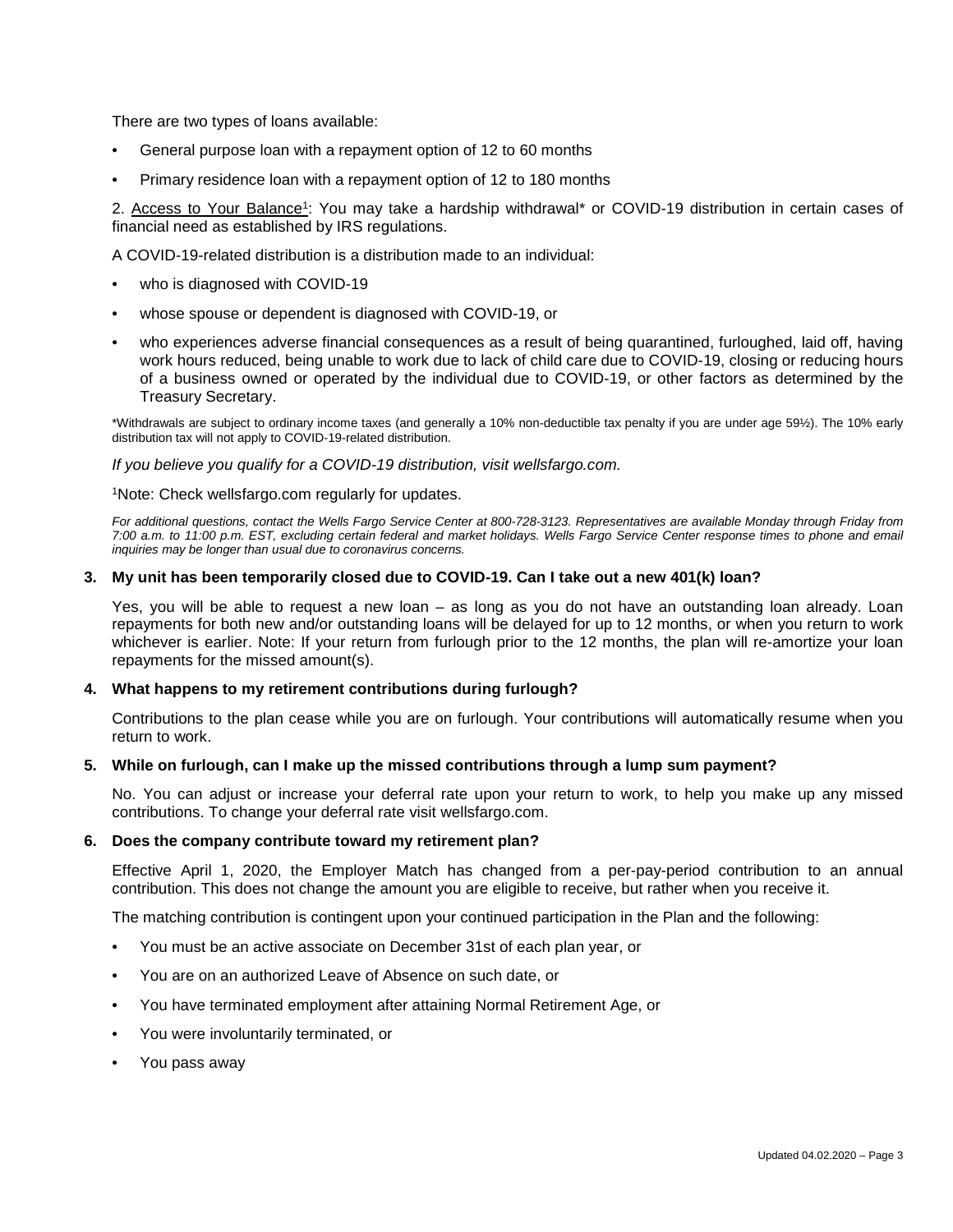The discretionary matching contribution must be approved by the Board of Compass Group USA, Inc. If approved, it will be applied to your account as a lump-sum contribution as soon as administratively practicable, but no later than the end of the first calendar quarter following the end of the calendar year.

To access your retirement account, visit wellsfargo.com

## **7. What happens to my 401(k) employer match prior to April 1, 2020?**

There is no change. If participating, you have already received the employer match for your contribution(s) prior to April 1<sup>st</sup>. The change to the employer match is only effective for new contributions into the plan starting 4/1/2020.

## **8. Is the change to the employer match only for the duration of the COVID-19 crisis?**

The change to the employer match is in effect until further notice.

# III. Non-Qualified Deferred Compensation (NQDC) Retirement Benefits during Closures

## **1. Can I change my deferral elections to the NQDC plan due to COVID-19?**

Generally, you cannot change your deferral elections except during the annual enrollment period. However, if you otherwise would meet one or more of the qualifications for a hardship withdrawal from the Compass Group Retirement Plan (401(k)), including a COVID-19 hardship withdrawal under the CARES Act, then you may be eligible for a NQDC deferral election change (regardless of eligibility for the 401(k) plan).

If you attest that you qualify for one of the criteria below, you can request to stop your deferrals for the remainder of the Plan Year by emailing [RetirementDepartment@compass-usa.com](mailto:RetirementDepartment@compass-usa.com). *Once you stop your deferrals to the NQDC Plan, they cannot be restarted. You must wait until the next Annual Enrollment period to make elections to the Plan, if eligible.*

COVID-19 distribution - a coronavirus-related distribution is a distribution made to an individual:

- who is diagnosed with COVID-19
- whose spouse or dependent is diagnosed with COVID-19, or
- who experiences adverse financial consequences as a result of being quarantined, furloughed, laid off, having work hours reduced, being unable to work due to lack of child care due to COVID-19, closing or reducing hours of a business owned or operated by the individual due to COVID-19, or other factors as determined by the Treasury Secretary.

401(k) hardship withdrawal reasons are generally limited to the following:

- Prevention of eviction from your principal residence
- Medical expenses not covered by insurance for you or a family member
- Purchase of your principal residence or expenses for the repair of damage to your principal residence
- Post-secondary education for you or a family member
- Funeral expenses for a family member

## **2. Can I get money out of my NQDC retirement plan to help with the financial impact of COVID-19?**

You cannot request a withdrawal prior to a scheduled distribution unless it is for an unforeseen emergency under the provisions of the NQDC Plan\*\*. *It is important to know that a reduction in pay is not a permissible reason under section 409A.*

An unforeseeable emergency may include: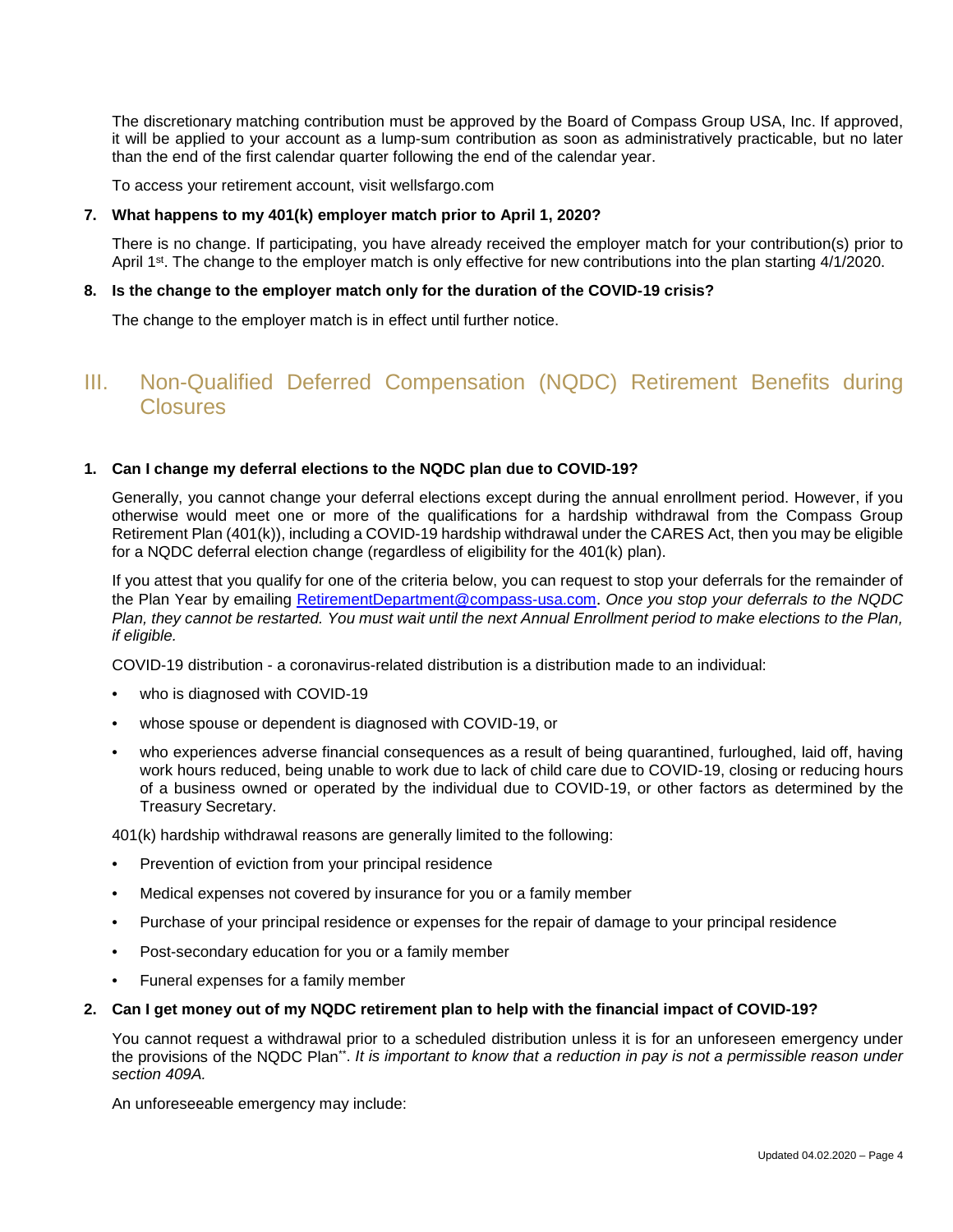- Expenses which are not covered by insurance that your dependent has incurred as a result of, or is required to receive medical care
- Loss of your property due to casualty (including the need to rebuild a home following damage to a home) not otherwise covered by insurance.
- Any other similar extraordinary and unforeseeable circumstance arising as a result of events beyond the control of the Participant that is determined by the Administrator in its sole discretion to constitute an unforeseen emergency under Internal Revenue Code Section 409A and applicable regulations.

\*\*The Administrator in its sole discretion will determine if your request meets the criteria of an unforeseen emergency and may distribute a portion of your balance to meet that need as defined in the plan. The amount of an emergency distribution is limited to the amount necessary to satisfy the need. The amount you withdraw is subject to income tax and income tax withholding.

## **3. My unit has been temporarily closed due to COVID-19. What happens to the money in my NQDC plan?**

Your NQDC plan account balance remains in the plan until you have a distributable event as defined in the plan.

## **4. When would I receive my NQDC payment?**

Once you have a distributable event, your account balance will be paid per your distribution elections on file.

- If your benefits payable in annual installments over at least 5 years does not exceed \$25,000 on the benefit distribution date, then such benefits shall be paid in the form of a lump sum, regardless of election on file
- Lump sum payments and initial installments are processed effective February or August depending on when you experience a distributable event. Any subsequent installments will be processed effective February of each year.
- If you are deemed a specified employee, a six month delay will apply to your payment date

## **5. What happens to my retirement contributions during furlough?**

• Contributions to the plan cease while you are on furlough. Your contributions will automatically resume when you return to work

#### **6. While on furlough, can I make up the missed contributions through a lump sum payment?**

No. Generally, you cannot increase or change your NQDC deferral rates until the annual enrollment period.

#### **7. Does the company contribute toward my NQDC plan?**

Effective April 1, 2020, the Employer Match has changed from a per-pay-period contribution to an annual contribution. This does not change the amount you are eligible to receive, but rather when you receive it.

The matching contribution is contingent upon your continued participation in the Plan and the following:

- You must be an active associate on December 31st of each plan year, or
- You are on an authorized Leave of Absence on such date, or
- You have terminated employment after attaining Normal Retirement Age, or
- You were involuntarily terminated, or
- You pass away

The discretionary matching contribution must be approved by the Board of Compass Group USA, Inc. If approved, it will be applied to your account as a lump-sum contribution as soon as administratively practicable, but no later than the end of the first calendar quarter following the end of the calendar year.

To access your retirement account, visit wellsfargo.com

#### **8. What happens to my NQDC employer match prior to April 1, 2020?**

There is no change. If participating, you have already received the employer match for your contribution(s) prior to April 1<sup>st</sup>. The change to the employer match is only effective for new contributions into the plan starting 4/1/2020.